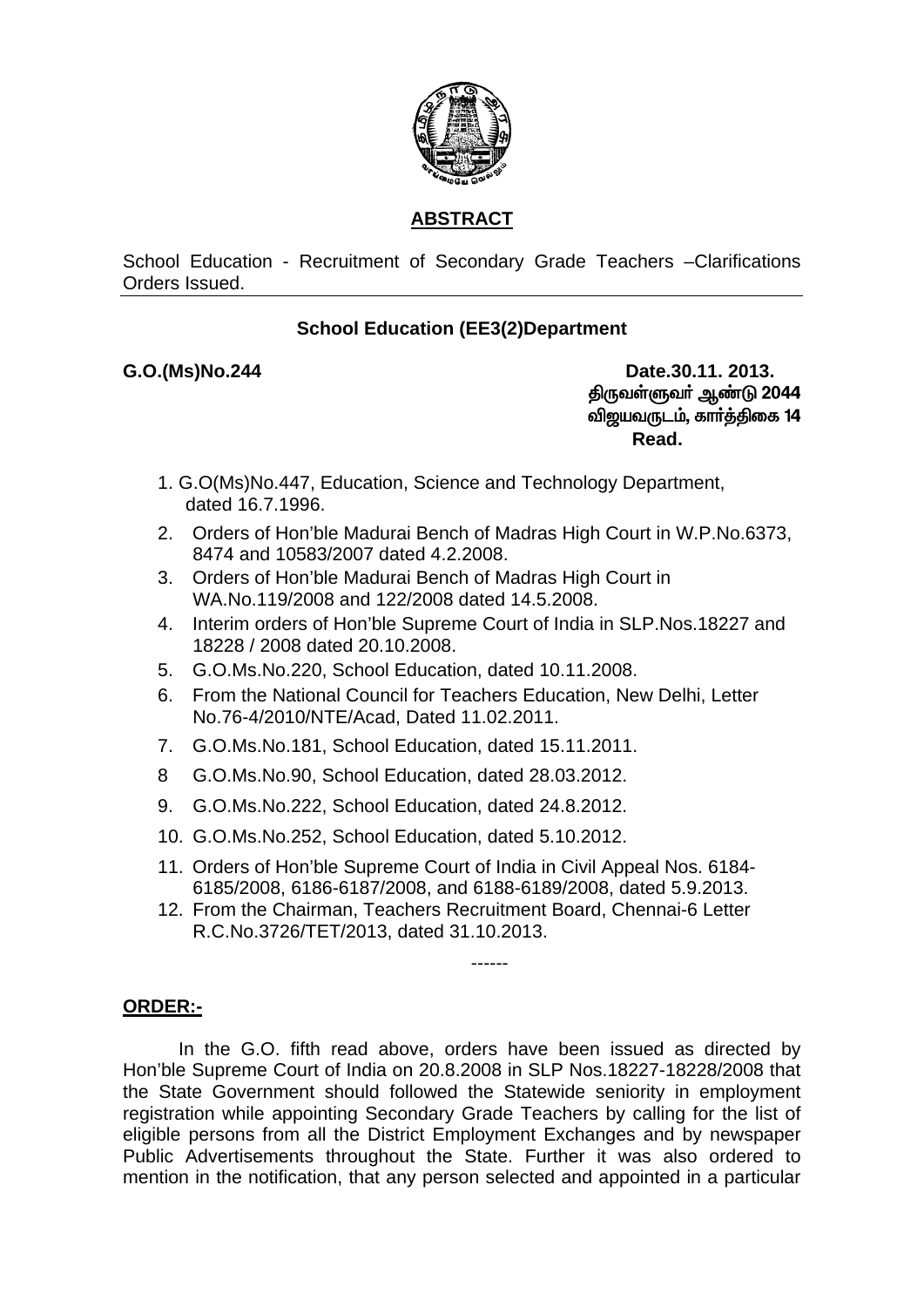school within a district cannot aspire for transfer to another school outside the District. The Supreme Court has further directed that the aforesaid arrangement will apply for any recruitment be made pending disposal of these appeals.

2. In the G.Os  $7<sup>th</sup>$ ,  $8<sup>th</sup>$  and 10 read above, Government direct that the appointment to the post of Secondary Grade Teachers, the existing procedures (i.e.) selection through Employment Exchange in Statewide seniority may be continued till the disposal of the SLP. Nos.18227 and 18828 of 2008 filed in the Supreme Court of India.

3. The State Government filed an I.A. in the Supreme Court of India in Civil Appeal Nos.6186 to 6187 / 2008 with the following prayer.

- Expedite the hearing in the instant Civil Appeals;
- modify the Interim Order dated 20.10.2008 passed in the instant Civil Appeals by permitting the Appellant State to follow a procedure for appointment of Secondary Grade Teachers from those individuals who have passed Teacher Eligibility Test as per the National Council for Teacher Education guide lines. Thereafter, the Teacher Eligibility Test qualified candidates have to appear the written Competitive Examination which is to be conducted by the Teachers Recruitment Board, Chennai-6 and appointments will be made as per rule of reservation; and
- pass such further or other orders, as this Hon'ble Court may deem fit and proper in the circumstances of the case. "

4. In the reference  $11<sup>th</sup>$  read above, the Hon'ble Supreme of India disposed the Civil Appeals as follows:-

#### **CIVIL APPEAL Nos.6186 – 6187 of 2008**

#### **xxxx** xxxxx xxxxx

 'That the teachers who were appointed prior to the G.O. dated 15.11.2011 will remain protected and as far as the transfers sought by the teachers outside their Districts are concerned, it is for them to apply to the authority concerned and the authority concerned will consider their applications in accordance with their rules.

 In view of the above, the Civil Appeal Nos.6186 – 6187/2008 stand disposed of.

#### **CIVIL APPEAL Nos.6184-6185/2008 & C.A.Nos.6188-6189/2008**

**xxxxx** xxxxx xxxxx

 Civil Appeal Nos.6184-6185/2008 & 6188-6189/2008 stand disposed of as having become infructuous.